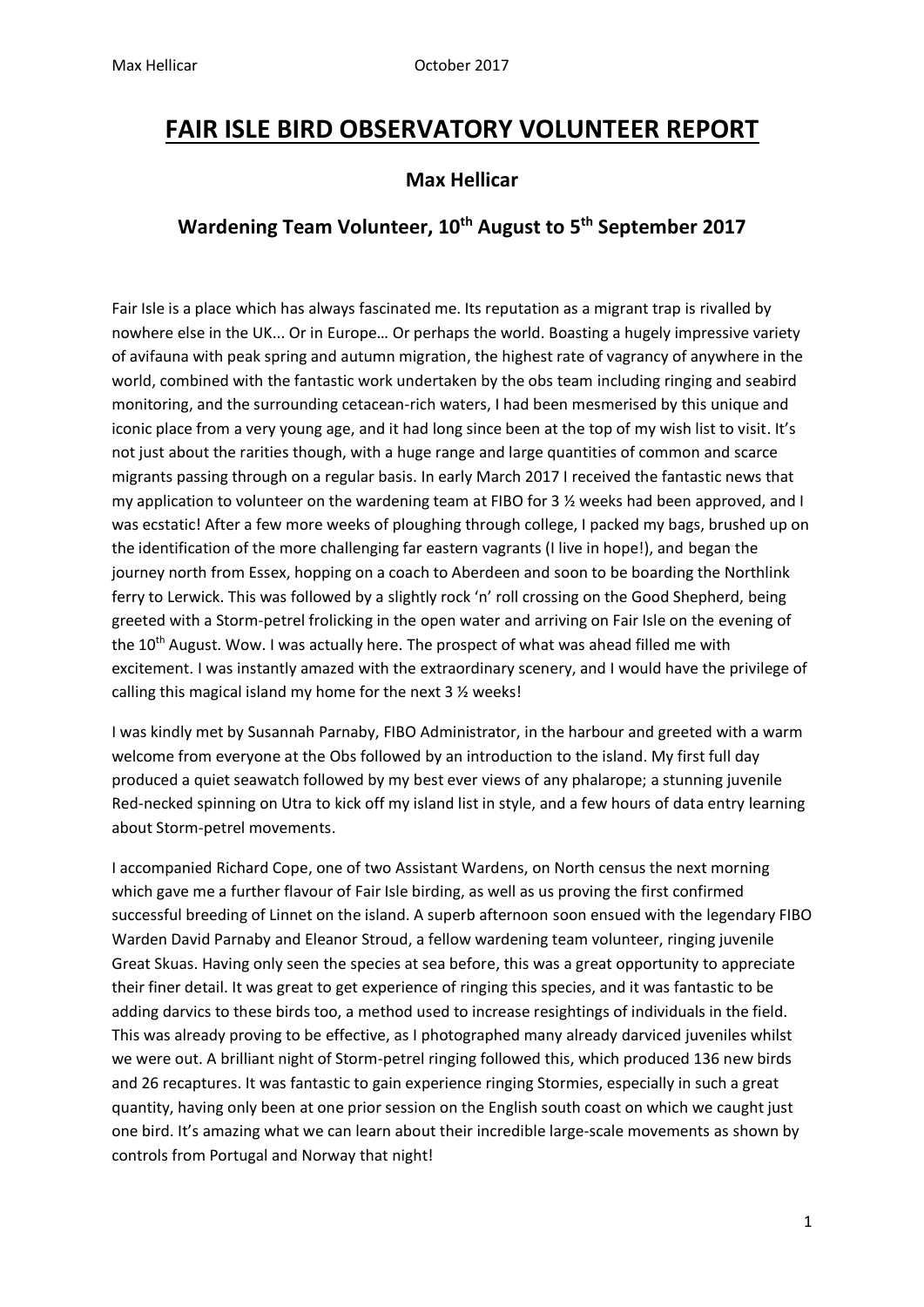With my Fair Isle species list building, another addition was waiting at former ex-Warden Nick Riddiford's house, a Common Crossbill which had been found poorly on the road but subsequently regained strength and was ringed at the Obs. Nick also kindly showed me some of the local moths which do not occur or are not as frequent in the south, and species which I would become much more familiar with in the next few weeks whilst running the Obs moth trap, of which my personal favourites were Northern Rustic, Autumnal Rustic and Antler Moth.

The 16<sup>th</sup> was again spent in the north of the island ringing juvenile Great Skuas and Fulmars, a great experience of using larger sized rings and learning to dodge the inevitable oiling of young Fulmars which I became quite used to over the next few days! Two Red-necked Phalaropes and a Mealy Redpoll were the best birds on 17<sup>th</sup>, with a Pintail rocking up the following day. Another Storm-petrel ringing session overnight produced a beastly Leach's Petrel in the early hours along with 94 European Stormies. Black-tailed Godwits peaked at 18 on 15<sup>th</sup>.

The 19<sup>th</sup> was host to a nice juvenile Woodchat Shrike at Pund, the 32<sup>nd</sup> Fair Isle record, which interrupted an afternoon of digging the Obs scrape, along with 235 Wheatear, 113 *alba* Wag (45 White and eight Pied) and 503 Meadow Pipit across the island. A Barred Warbler which lingered for a few days was the best bird on 20<sup>th</sup> and one of three seen during my stay. I was very pleased to be tasked with a Bonxie monitoring survey on  $21^{st}$  and  $22^{nd}$  August across successful breeding areas to resight darvic-ringed juveniles and establish how many were unringed. Of 112+ juveniles seen across 12 areas, 52 darvics were read, 19 darvics were seen but unread and 18 individuals were fully unringed; a pleasant two days. The  $22^{nd}$  and  $23^{rd}$  were spent digging Utra scrape with a Common Rosefinch ringed on the latter date along with singles of the first Kestrel and *flava* Wagtail of the season. A Marsh Harrier on 24<sup>th</sup> was the fourth record of the year.

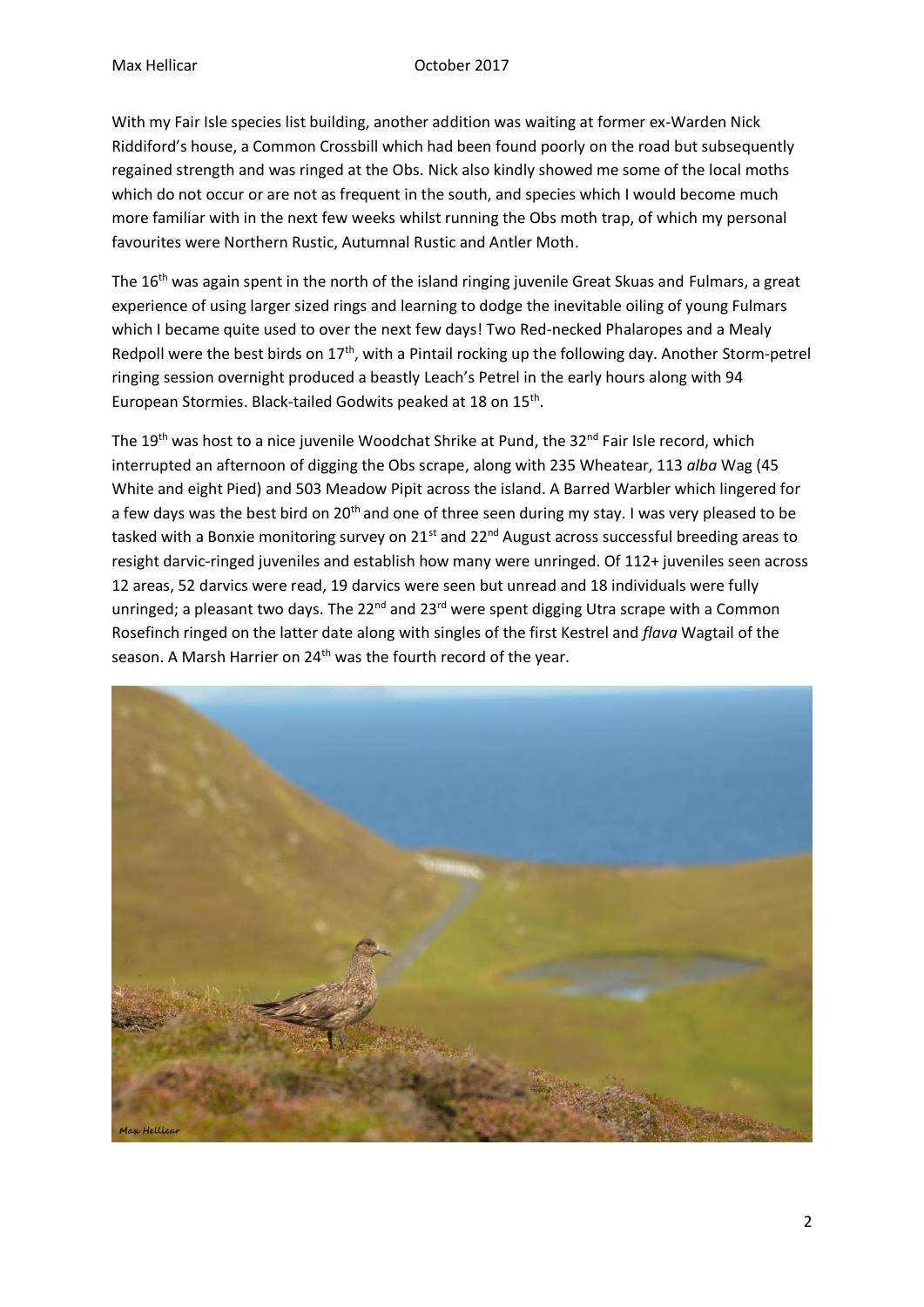The 25<sup>th</sup> proved to be an excellent day and one of the best days of my stay with a small fall of passerines, truly experiencing a taste of Fair Isle migration. Starting with a cliff-hopping Icterine Warbler at North Gunnawark, a lovely juvenile Red-backed Shrike and a Wood Warbler at Chalet (the latter of which was later ringed), presumably the lingering Barred Warbler and a fall of commoner drift migrants including two Pied Flycatcher, Redstart, Sedge Warbler, Reed Warbler, and across the island 50 Willow Warbler, four Chiffchaff and seven Garden Warbler, with the first Merlin of the season over Hoini. This magnificent afternoon ended on a high point with a Wryneck trapped in the Plantation and ringed in the evening. This strange woodpecker appeared rather perplexed demonstrating its fantastic wry-necking display, something I have long since dreamt of seeing. This day was one of the real highlights of my trip.



The 26th was another fantastically superb day, with fellow volunteer Tom Gale arriving, of course now famous for his exceptional ability to find unicorn-scale rares such as the male Siberian Blue Robin on North Ronaldsay which was all kinds of gripping after his visit to Fair Isle. Nine Wheatear were ringed on the morning's trap round, with the highlight of SE census being a new Wood Warbler beach hopping at the base of Meoness, along with the remaining Red-backed Shrike still near Chalet and a single Pied Flycatcher. The afternoon hosted a great cetacean twitch which produced around ten Risso's Dolphin lingering, frolicking and tail slapping off the south end of the island, a breathtaking animal which was a new species to me. On the way back to the Obs, Fair Isle's 91<sup>st</sup> Arctic Warbler was showing very well at Chalet, a great end to a great day. A Wryneck was also seen on the morning's trap round.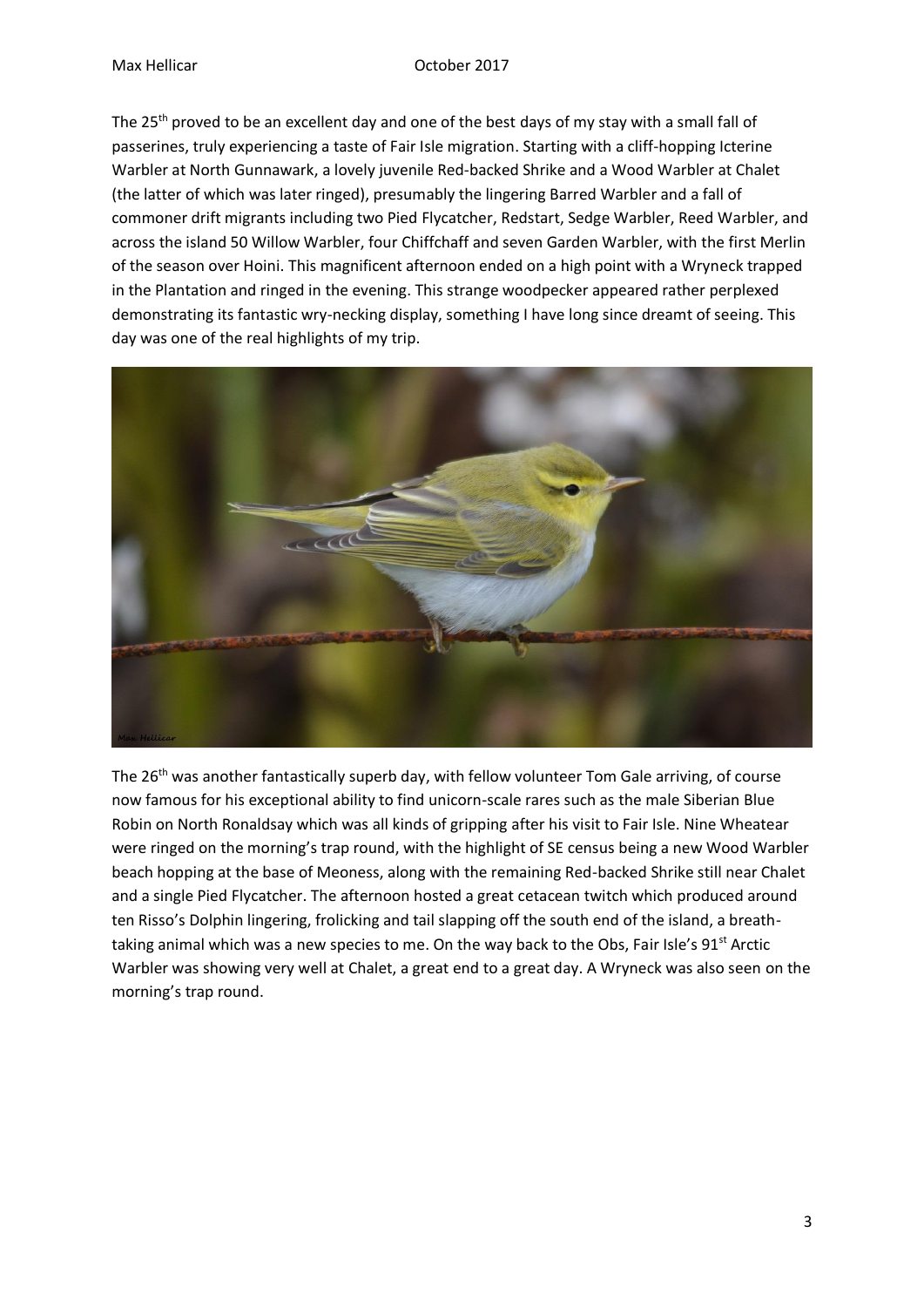

August 27<sup>th</sup> saw the Arctic Warbler still flaunting itself magnificently, along with singles of Barred Warbler, Common Rosefinch and Wood Warbler, all presumed to be loitering birds rather than new arrivals. Only the third island record of Rusty-dot Pearl was caught the previous night by Nick Riddiford sparking a mini moth twitch. One Spotted Flycatcher, two Whinchat, three Reed Warbler and one Lapwing were also seen, with two Swift in the north the following day. Two Common Rosefinch together in the Vaadal on the 29<sup>th</sup> were caught and ringed, providing a unique and fantastic opportunity to see the differences between an adult and juvenile up close in the hand.

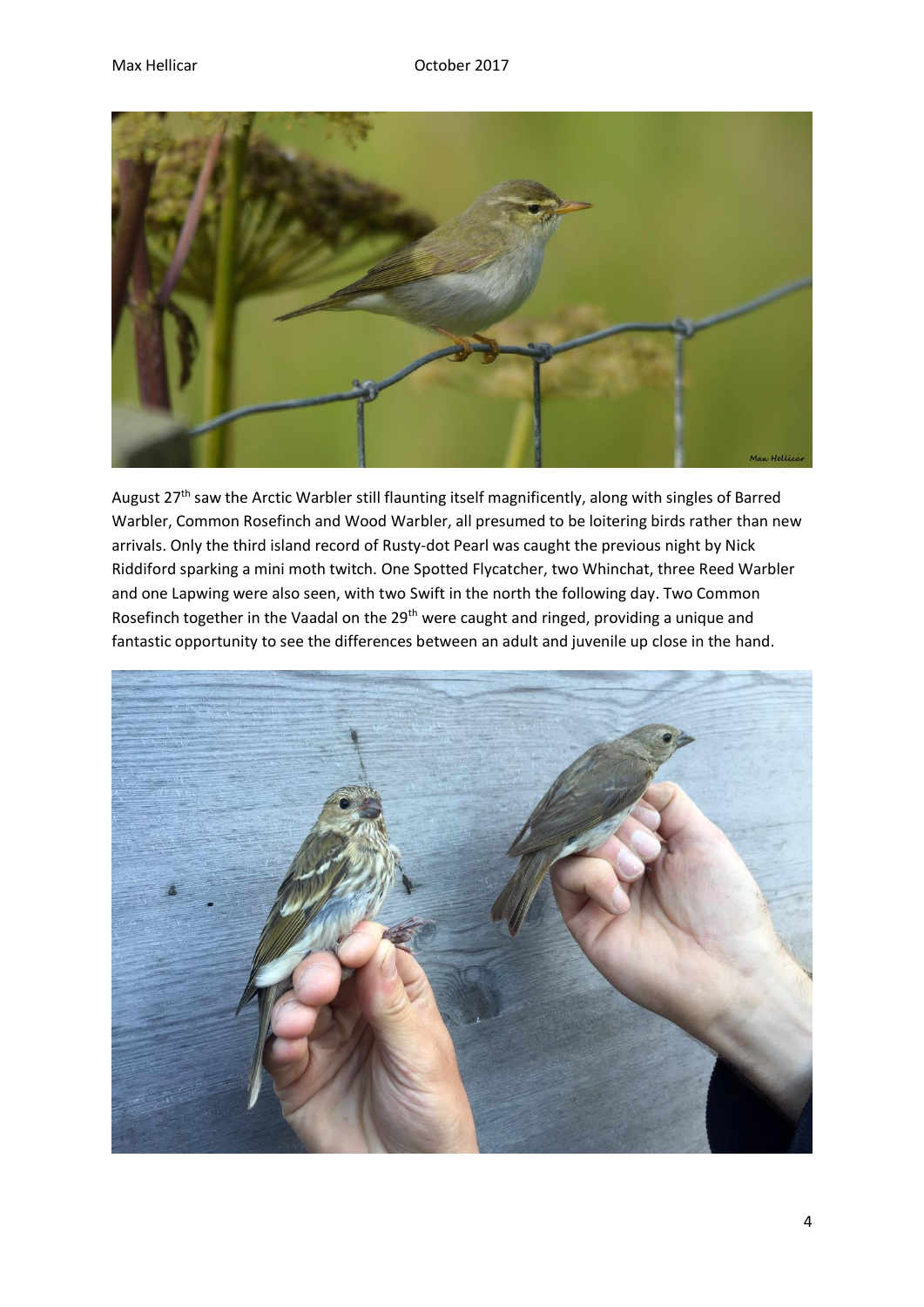The 30<sup>th</sup> was an awesome day for visible migration, producing one of the highest ever Fair Isle counts of Meadow Pipits with 1714 making their way south across the island on census. Many of these birds ploughed straight out to sea, miraculously not being instantly engulfed by the ominous waves, with many others stopping off for a rest before continuing their journey. The wonders of migration and one of the reasons vismig is one of my favourite aspects of birding. This was in evidence the following day with 1447 present across the island, the majority of which were initially grounded on census. *Alba* Wagtails were also on the move on 30<sup>th</sup> with 190 censused across the island (60 White and five Pied), the majority of which were presumably young birds moving down from Iceland. It was nice to find the UK's first Lapland Bunting of the autumn with Mipits on 30<sup>th</sup> and see my first August Fieldfare on the last day of the month along with two more Lapland Buntings seen and a new juvenile Common Rosefinch trapped and ringed at the Observatory. Another overnight Storm-petrel ringing session produced 124 birds, of which 111 were new.

A Barred Warbler at Chalet on  $2^{nd}$  September was the showiest of the three seen during my stay, with a Black Rustic caught at the Obs moth trap being a nice surprise as only the third island record (fourth individual) following two in September 1991 and one in September 1996 and the first in my lifetime!

North census with Tom Gale was rather memorable on the  $3<sup>rd</sup>$ , starting with four Lapland Bunting seen across the route along with the usual species and a Common Scoter in North Haven. Finishing our census on Buness, Tom raised his bins to find Fair Isle's 17<sup>th</sup> Buff-breasted Sandpiper, a mobile and fresh-in juvenile which proved to stay for a few days, giving itself up for the assembled crowd. This excellent find was just a precursor of things to come for Tom. That was not the end of our good luck for the day though, as the evening trap round had one final goodie in store, a superb juvenile Barred Warbler in the Vaadal which was caught and ringed. It's always great to get to grips with the finer details of new and less familiar species in the hand. Wader dazzling was another new ringing experience for me with two each of Ringed Plover and Dunlin ringed over a couple of nights with Assistant Warden Ciaran Hatsell and Ranger Chris Dodd.



Time elapsed very quickly on this incredible island and before I knew it, it was almost time to leave. September  $4<sup>th</sup>$  was a rather wet and windy day, with the Buff-breast remaining, as did the Common